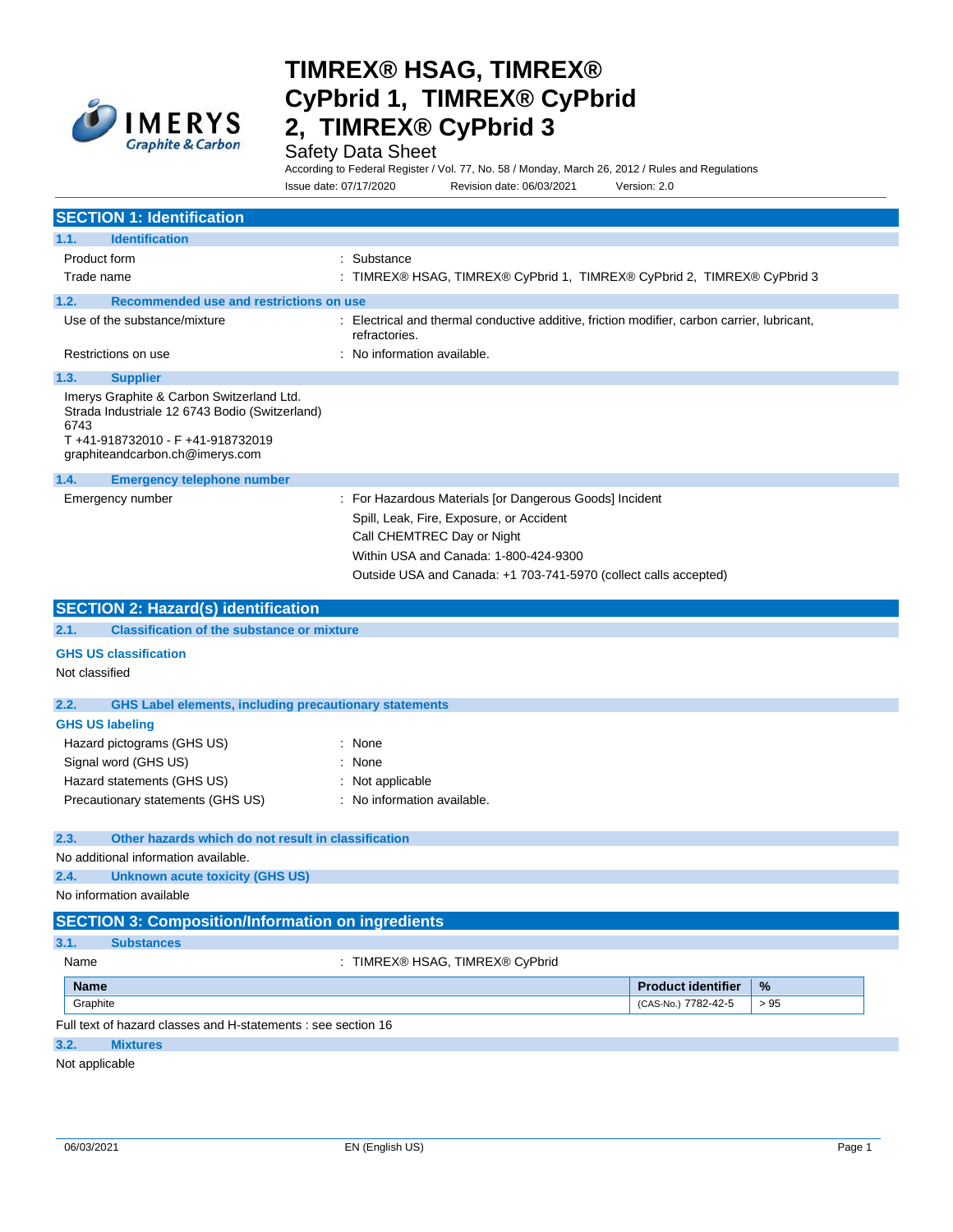### Safety Data Sheet

according to Federal Register / Vol. 77, No. 58 / Monday, March 26, 2012 / Rules and Regulations

| <b>SECTION 4: First-aid measures</b>                                        |                                                                                                                                                                                                      |  |
|-----------------------------------------------------------------------------|------------------------------------------------------------------------------------------------------------------------------------------------------------------------------------------------------|--|
| 4.1.<br><b>Description of first aid measures</b>                            |                                                                                                                                                                                                      |  |
| First-aid measures after inhalation                                         | : In case of accident or if you feel unwell, seek medical advice immediately (show the label<br>where possible).                                                                                     |  |
| First-aid measures after inhalation                                         | : Remove person to fresh air and keep comfortable for breathing. If experiencing respiratory<br>symptoms: Call a poison center or a doctor                                                           |  |
| First-aid measures after skin contact                                       | : Wash skin with mild soap and water. If irritation persists, consult a doctor.                                                                                                                      |  |
| First-aid measures after eye contact                                        | : Remove contact lenses, if present and easy to do. Continue rinsing. If eye irritation persists:<br>Get medical advice/attention.                                                                   |  |
| First-aid measures after ingestion                                          | : Rinse mouth. Do not induce vomiting. Never give anything by mouth to an unconscious person.<br>If you feel unwell, seek medical advice.                                                            |  |
| 4.2.<br>Most important symptoms and effects (acute and delayed)             |                                                                                                                                                                                                      |  |
| Symptoms/effects                                                            | : Headaches, nausea, dizziness. Irritating to eyes, respiratory system and skin.                                                                                                                     |  |
| 4.3.<br>Immediate medical attention and special treatment, if necessary     |                                                                                                                                                                                                      |  |
| Treat symptomatically.                                                      |                                                                                                                                                                                                      |  |
| <b>SECTION 5: Fire-fighting measures</b>                                    |                                                                                                                                                                                                      |  |
| 5.1.<br>Suitable (and unsuitable) extinguishing media                       |                                                                                                                                                                                                      |  |
| Suitable extinguishing media                                                | : Sand, foam, carbon dioxide, extinguishing powder, water spray.                                                                                                                                     |  |
| Unsuitable extinguishing media                                              | : High volume water jet.                                                                                                                                                                             |  |
| 5.2.<br>Specific hazards arising from the chemical                          |                                                                                                                                                                                                      |  |
| Reactivity in case of fire                                                  | : No information available.                                                                                                                                                                          |  |
| Hazardous decomposition products in case of                                 | : Toxic fumes may be released, such as carbon monoxide, carbon dioxide.                                                                                                                              |  |
| fire                                                                        |                                                                                                                                                                                                      |  |
| 5.3.<br>Special protective equipment and precautions for fire-fighters      |                                                                                                                                                                                                      |  |
| Protection during firefighting                                              | : Do not attempt to take action without suitable protective equipment. Self-contained breathing<br>apparatus. Complete protective clothing.                                                          |  |
| <b>SECTION 6: Accidental release measures</b>                               |                                                                                                                                                                                                      |  |
| 6.1.<br>Personal precautions, protective equipment and emergency procedures |                                                                                                                                                                                                      |  |
| General measures                                                            | : Evacuate personnel to a safe area. Keep away from heat, hot surfaces, sparks, open flames<br>and other ignition sources. No smoking. Ensure adequate ventilation, especially in confined<br>areas. |  |
| Personal Precautions, Protective Equipment<br>and Emergency Procedures      | : Use personal protective equipment as required.                                                                                                                                                     |  |
| 6.1.1.<br>For non-emergency personnel                                       |                                                                                                                                                                                                      |  |
| Protective equipment                                                        | : Wear recommended personal protective equipment.                                                                                                                                                    |  |
| <b>Emergency procedures</b>                                                 | : Avoid contact with skin and eyes. Avoid dust formation. Do not breathe dust. Do not eat, drink<br>or smoke during use. Wash thoroughly after handling.                                             |  |
| 6.1.2.<br>For emergency responders                                          |                                                                                                                                                                                                      |  |
| Protective equipment                                                        | : Do not attempt to take action without suitable protective equipment. For further information                                                                                                       |  |
|                                                                             | refer to section 8: "Exposure controls/personal protection".                                                                                                                                         |  |
| 6.2.<br><b>Environmental precautions</b>                                    |                                                                                                                                                                                                      |  |
|                                                                             | Avoid release to the environment. Prevent entry to sewers and public waters. Advise local authorities if considered necessary.                                                                       |  |
| 6.3.<br>Methods and material for containment and cleaning up                |                                                                                                                                                                                                      |  |
| Methods for cleaning up                                                     | : Take up mechanically (sweeping, shoveling) and collect in suitable container for disposal.                                                                                                         |  |
| Other information                                                           | : Dispose of materials or solid residues at an authorized site.                                                                                                                                      |  |
| <b>Reference to other sections</b><br>6.4.                                  |                                                                                                                                                                                                      |  |

For further information refer to section 13.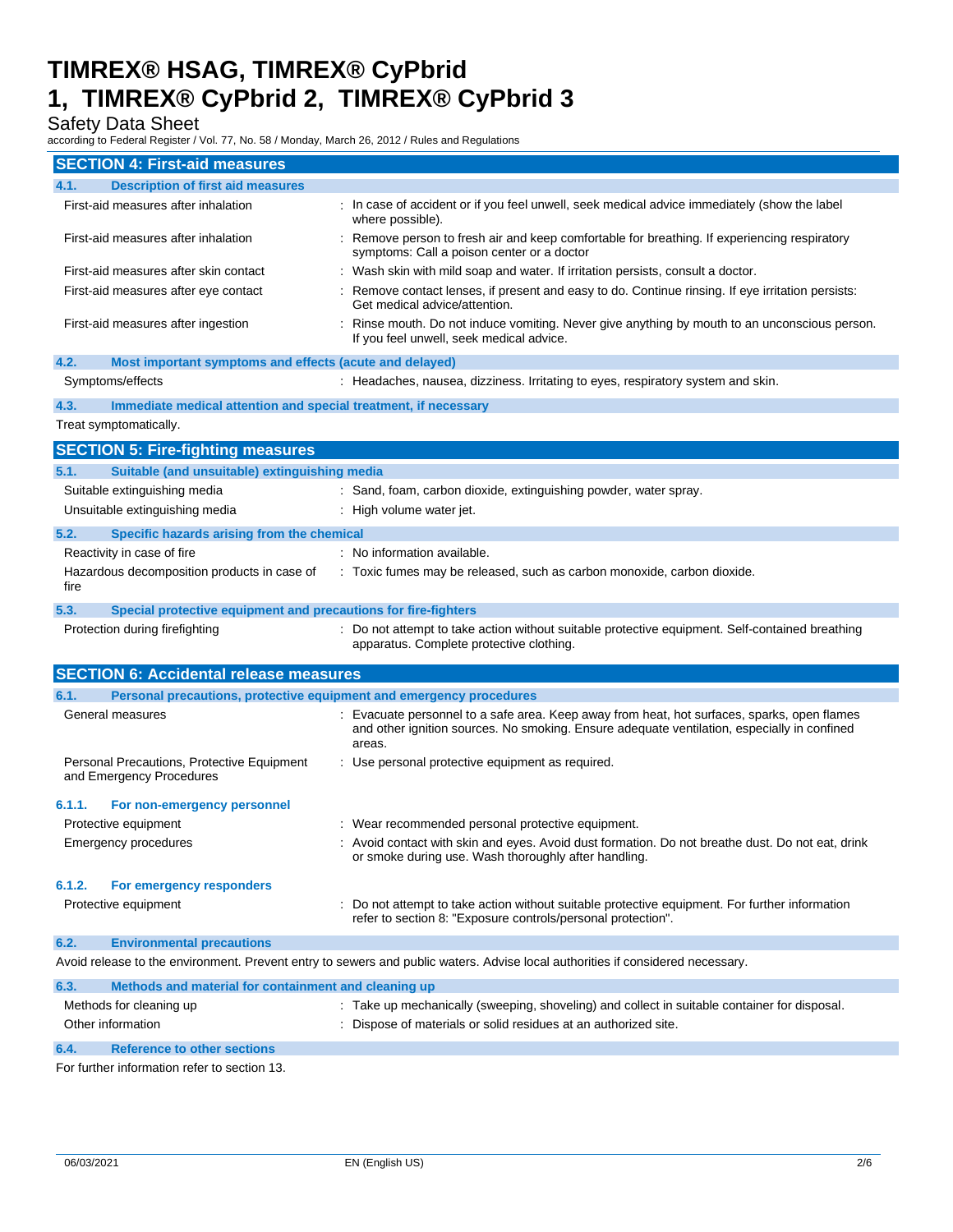### Safety Data Sheet

according to Federal Register / Vol. 77, No. 58 / Monday, March 26, 2012 / Rules and Regulations

| <b>SECTION 7: Handling and storage</b>                               |                                                                                                                                                                                                 |
|----------------------------------------------------------------------|-------------------------------------------------------------------------------------------------------------------------------------------------------------------------------------------------|
| <b>Precautions for safe handling</b><br>7.1.                         |                                                                                                                                                                                                 |
| Precautions for safe handling                                        | : Keep away from heat, hot surfaces, sparks, open flames and other ignition sources. No<br>smoking. Take action to prevent static discharges. Use personal protective equipment as<br>required. |
| Hygiene measures                                                     | : Keep away from food, drink and animal feeding stuffs. Avoid contact with skin and eyes. Avoid<br>dust formation. Do not breathe dust.                                                         |
| Local and general ventilation                                        | : Ensure adequate ventilation, especially in confined areas.                                                                                                                                    |
| Conditions for safe storage, including any incompatibilities<br>7.2. |                                                                                                                                                                                                 |
| Storage conditions                                                   | : Keep container tightly closed. Containers which are opened should be properly resealed and<br>kept upright to prevent leakage. Keep only in original container.                               |
| Storage temperature                                                  | : No information available.                                                                                                                                                                     |
| Material used in packaging/containers                                | : No information available.                                                                                                                                                                     |
| Incompatible materials                                               | : Fluorine, chlorine trifluoride.                                                                                                                                                               |

#### **SECTION 8: Exposure controls/personal protection**

**8.1. Control parameters** 

| Graphite (7782-42-5)                       |                                                                                      |  |
|--------------------------------------------|--------------------------------------------------------------------------------------|--|
| USA - ACGIH - Occupational Exposure Limits |                                                                                      |  |
| ACGIH TWA (mg/m <sup>3</sup> )             | 2 mg/m <sup>3</sup> (all forms except graphite fibers-respirable particulate matter) |  |
| USA - OSHA - Occupational Exposure Limits  |                                                                                      |  |
| OSHA PEL (TWA) (mg/m <sup>3</sup> )        | 15 mg/m <sup>3</sup> (synthetic-total dust)                                          |  |
|                                            | 5 mg/m <sup>3</sup> (synthetic-respirable fraction)                                  |  |
| USA - IDLH - Occupational Exposure Limits  |                                                                                      |  |
| US IDLH $(mg/m3)$                          | 1250 mg/m <sup>3</sup>                                                               |  |
| USA - NIOSH - Occupational Exposure Limits |                                                                                      |  |
| NIOSH REL (TWA) (mg/m <sup>3</sup> )       | 2.5 mg/m <sup>3</sup> (natural-respirable dust)                                      |  |

| 8.2.<br>Appropriate engineering controls |                                                                                |
|------------------------------------------|--------------------------------------------------------------------------------|
| Appropriate engineering controls         | : Remove all sources of ignition. Ensure good ventilation of the work station. |
| Environmental exposure controls          | : Avoid release to the environment.                                            |

#### **8.3. Individual protection measures/Personal protective equipment**

#### **Hand protection:**

Protective gloves (EN 374).

#### **Eye protection:**

Safety glasses with side shields (EN 166).

#### **Skin and body protection:**

Wear suitable protective clothing.

#### **Respiratory protection:**

In case of insufficient ventilation, wear suitable respiratory equipment FFP2SL (EN 149).

| <b>SECTION 9: Physical and chemical properties</b> |                                                       |     |  |
|----------------------------------------------------|-------------------------------------------------------|-----|--|
| 9.1.                                               | Information on basic physical and chemical properties |     |  |
| Physical state                                     | Solid<br>÷.                                           |     |  |
| Appearance                                         | Powder.                                               |     |  |
| Color                                              | Gray to black<br>t.                                   |     |  |
| Odor                                               | Odorless                                              |     |  |
| Odor threshold                                     | No data available                                     |     |  |
| рH                                                 | No data available                                     |     |  |
|                                                    |                                                       |     |  |
| 06/03/2021                                         | EN (English US)                                       | 3/6 |  |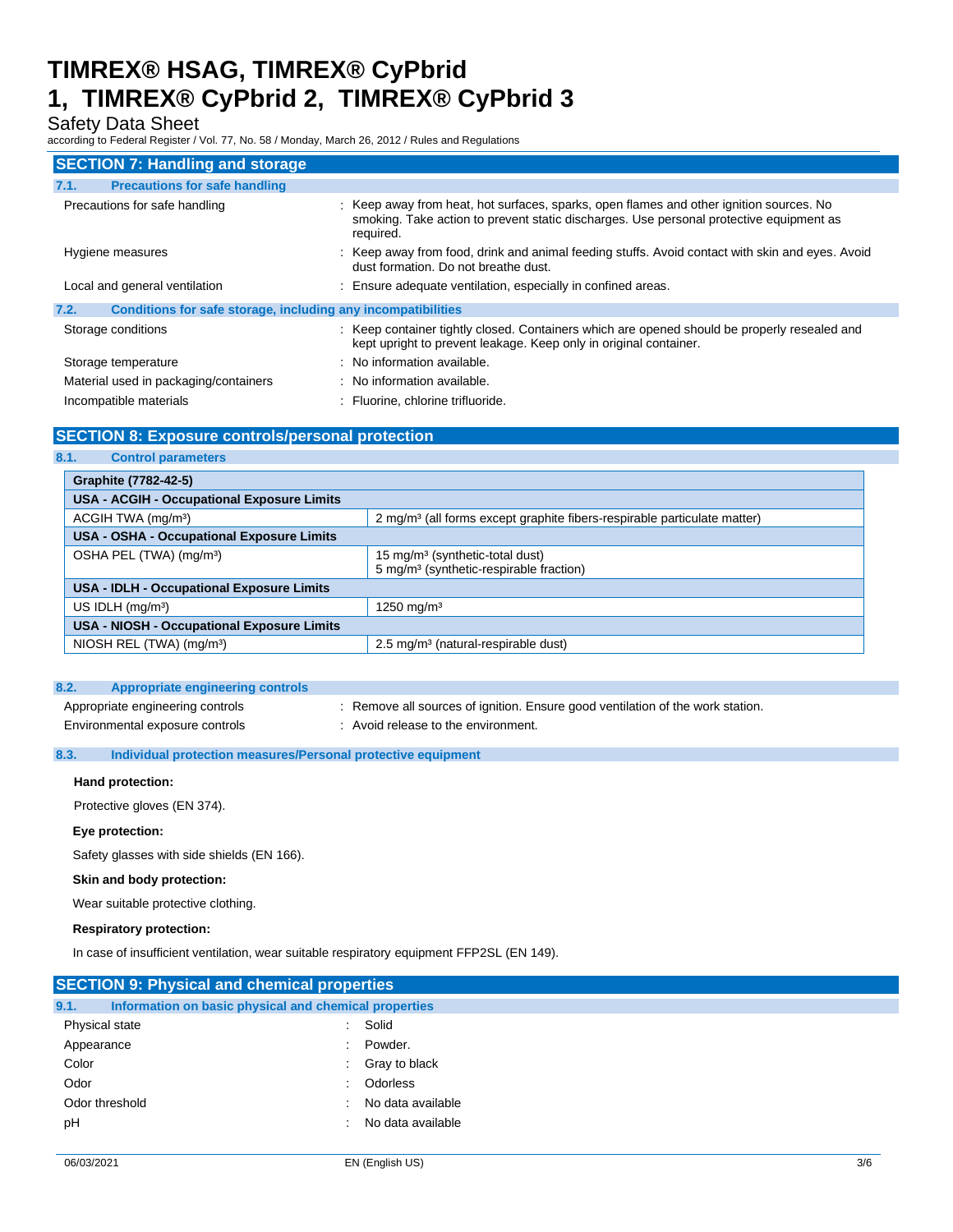### Safety Data Sheet

according to Federal Register / Vol. 77, No. 58 / Monday, March 26, 2012 / Rules and Regulations

| Melting point                                   | $>$ 3000 °C (OECD 102)               |
|-------------------------------------------------|--------------------------------------|
| Freezing point                                  | No data available                    |
| Boiling point                                   | No data available                    |
| Flash point                                     | No data available                    |
| Relative evaporation rate (butyl acetate=1)     | No data available                    |
| Flammability (solid, gas)                       | Non flammable.                       |
| Vapor pressure                                  | No data available                    |
| Relative vapor density at 20 °C                 | No data available                    |
| Relative density                                | No data available                    |
| Specific gravity / density                      | Ca. 2.2 g/m <sup>3</sup> (DIN 51901) |
| Solubility                                      | $< 0.001$ g/L                        |
| Partition coefficient n-octanol/water (Log Pow) | No data available                    |
| Auto-ignition temperature                       | $>$ 500 °C                           |
| Decomposition temperature                       | No data available                    |
| Viscosity, kinematic                            | No data available                    |
| Viscosity, dynamic                              | No data available                    |
| <b>Explosion limits</b>                         | No data available                    |
| Explosive properties                            | No data available                    |
| Oxidizing properties                            | No data available                    |
| <b>Other information</b><br>9.2.                |                                      |
| No additional information available             |                                      |

|       | <b>SECTION 10: Stability and reactivity</b>                                                          |  |  |
|-------|------------------------------------------------------------------------------------------------------|--|--|
| 10.1. | <b>Reactivity</b>                                                                                    |  |  |
|       | The product is non-reactive under normal conditions of use, storage and transport.                   |  |  |
| 10.2. | <b>Chemical stability</b>                                                                            |  |  |
|       | Stable under normal conditions.                                                                      |  |  |
| 10.3. | <b>Possibility of hazardous reactions</b>                                                            |  |  |
|       | No dangerous reactions known under normal conditions of use.                                         |  |  |
| 10.4. | <b>Conditions to avoid</b>                                                                           |  |  |
|       | Avoid formation of dust. Static discharges.                                                          |  |  |
| 10.5. | <b>Incompatible materials</b>                                                                        |  |  |
|       | Fluorine, chlorine trifluoride.                                                                      |  |  |
| 10.6. | <b>Hazardous decomposition products</b>                                                              |  |  |
|       | Under normal conditions of storage and use, hazardous decomposition products should not be produced. |  |  |
|       | <b>SECTION 11: Toxicological information</b>                                                         |  |  |
| 11.1. | Information on toxicological effects                                                                 |  |  |
|       | Not classified<br>Acute toxicity (oral)                                                              |  |  |
|       | Acute toxicity (dermal)<br>: Not classified                                                          |  |  |
|       | Acute toxicity (inhalation)<br>: Not classified                                                      |  |  |

| Graphite (7782-42-5)          |                                      |
|-------------------------------|--------------------------------------|
| LD50 oral rat                 | > 2000 mg/kg (OECD 423, CSR)         |
| LC50 inhalation rat (mg/l)    | > 2000 mg/L/4h (OECD 403, CSR)       |
| Skin corrosion/irritation     | Not classified                       |
|                               | Non-irritant (Rabbit, OECD 404, CSR) |
| Serious eye damage/irritation | Not classified                       |
|                               | Non-irritant (Rabbit, OECD 405, CSR) |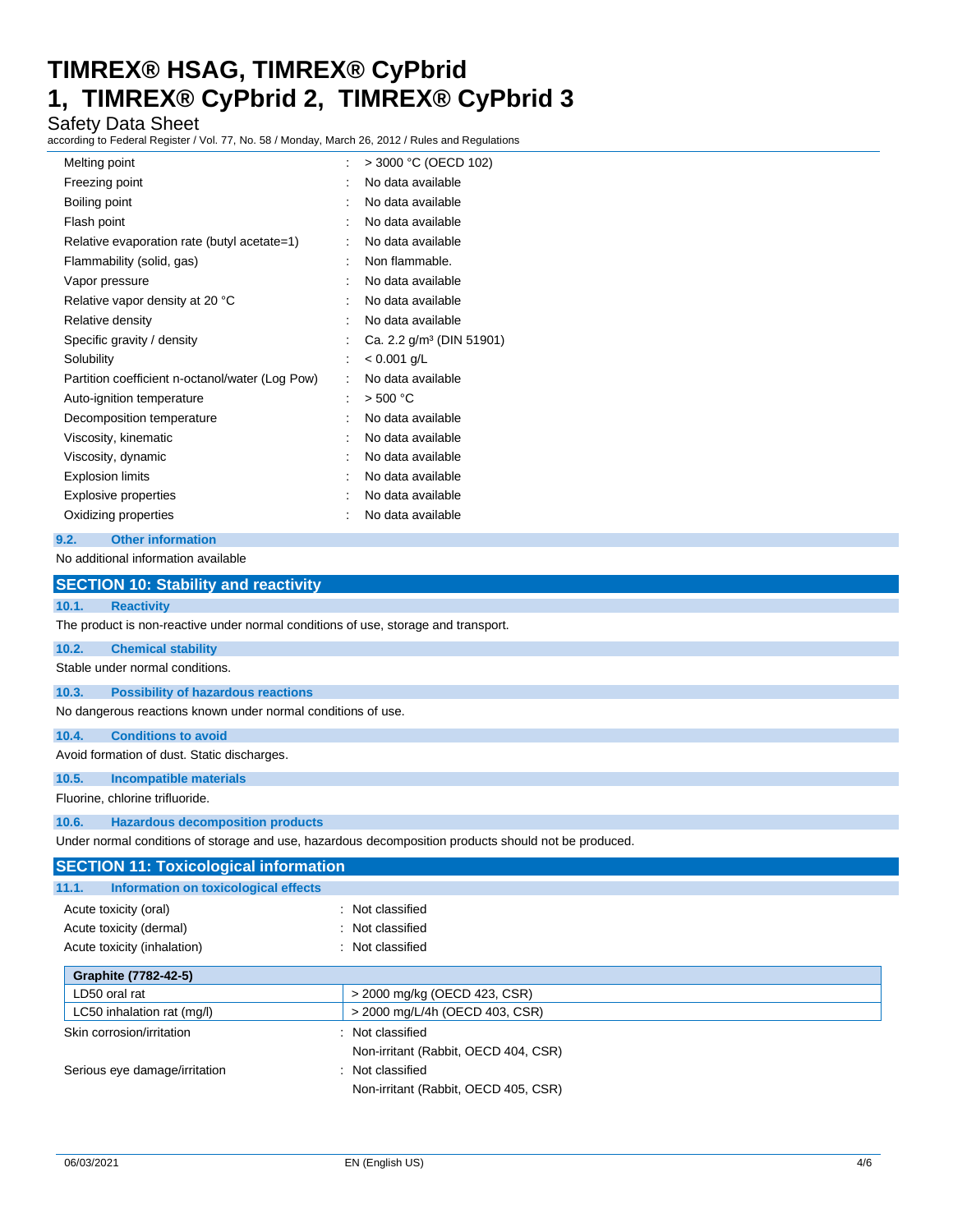Safety Data Sheet

according to Federal Register / Vol. 77, No. 58 / Monday, March 26, 2012 / Rules and Regulations

| Respiratory or skin sensitization | Not classified                                                                                                                       |
|-----------------------------------|--------------------------------------------------------------------------------------------------------------------------------------|
|                                   | Respiratory tract: Non-sensitizing. Based on available data, the classification criteria are not<br>met. (Mouse, OECD 429, CSR)      |
|                                   | Skin: Non-sensitizing. Based on available data, the classification criteria are not met. (Mouse,<br><b>OECD 429, CSR)</b>            |
| Germ cell mutagenicity            | Not classified                                                                                                                       |
|                                   | Based on available data, the classification criteria are not met. (Bacterial Reverse Mutation<br>Test, OECD 471, CSR)                |
|                                   | Based on available data, the classification criteria are not met. (Mammalian cell gene mutation<br>assay, OECD 476, CSR)             |
|                                   | Based on available data, the classification criteria are not met. (Mammalian chromosome<br>aberration test, OECD 473, CSR)           |
| Carcinogenicity                   | : Not classified                                                                                                                     |
|                                   | Based on available data, the classification criteria are not met. (Waiving, CSR)                                                     |
| Reproductive toxicity             | Not classified<br>٠                                                                                                                  |
|                                   | Based on available data, the classification criteria are not met. (OECD 422, CSR)                                                    |
| STOT-single exposure              | : Not classified                                                                                                                     |
| STOT-repeated exposure            | Not classified                                                                                                                       |
|                                   | Oral: NOAEL = 813 mg/kg Based on available data, the classification criteria are not met. (Rat,<br><b>OECD 422, CSR)</b>             |
|                                   | Inhalational: NOAEC = 12 mg/m <sup>3</sup> Based on available data, the classification criteria are not<br>met. (Rat. OECD 412, CSR) |
| Aspiration hazard                 | Not classified                                                                                                                       |
| Viscosity, kinematic              | : No data available                                                                                                                  |
|                                   |                                                                                                                                      |

#### **SECTION 12: Ecological information 12.1. Toxicity**

| Ecology - general           | : The product is not considered harmful to aguatic organisms or to cause long-term adverse<br>effects in the environment. |
|-----------------------------|---------------------------------------------------------------------------------------------------------------------------|
| <b>Graphite (7782-42-5)</b> |                                                                                                                           |
| LC50 fish 1                 | > 100 mg/L/96 h (Danio rerio, OECD 203, CSR)                                                                              |
| EC50 Daphnia 1              | > 100 mg/L/48 h (Daphnia magna, OECD 202, CSR)                                                                            |
| EC50 algae 1                | > 100 mg/L/72 h (Pseudokirchneriella subcapitata, OECD 201, CSR)                                                          |

#### **12.2. Persistence and degradability**

No additional information available

#### **12.3. Bioaccumulative potential**

No additional information available

#### **12.4. Mobility in soil**

No additional information available

#### **12.5. Other adverse effects**

No additional information available

|       | <b>SECTION 13: Disposal considerations</b> |                                                                                               |  |
|-------|--------------------------------------------|-----------------------------------------------------------------------------------------------|--|
| 13.1. | <b>Disposal methods</b>                    |                                                                                               |  |
|       | Waste treatment methods                    | : Dispose of contents/container in accordance with licensed collector's sorting instructions. |  |
|       | Product/Packaging disposal recommendations | Dispose of contents/container in accordance with licensed collector's sorting instructions.   |  |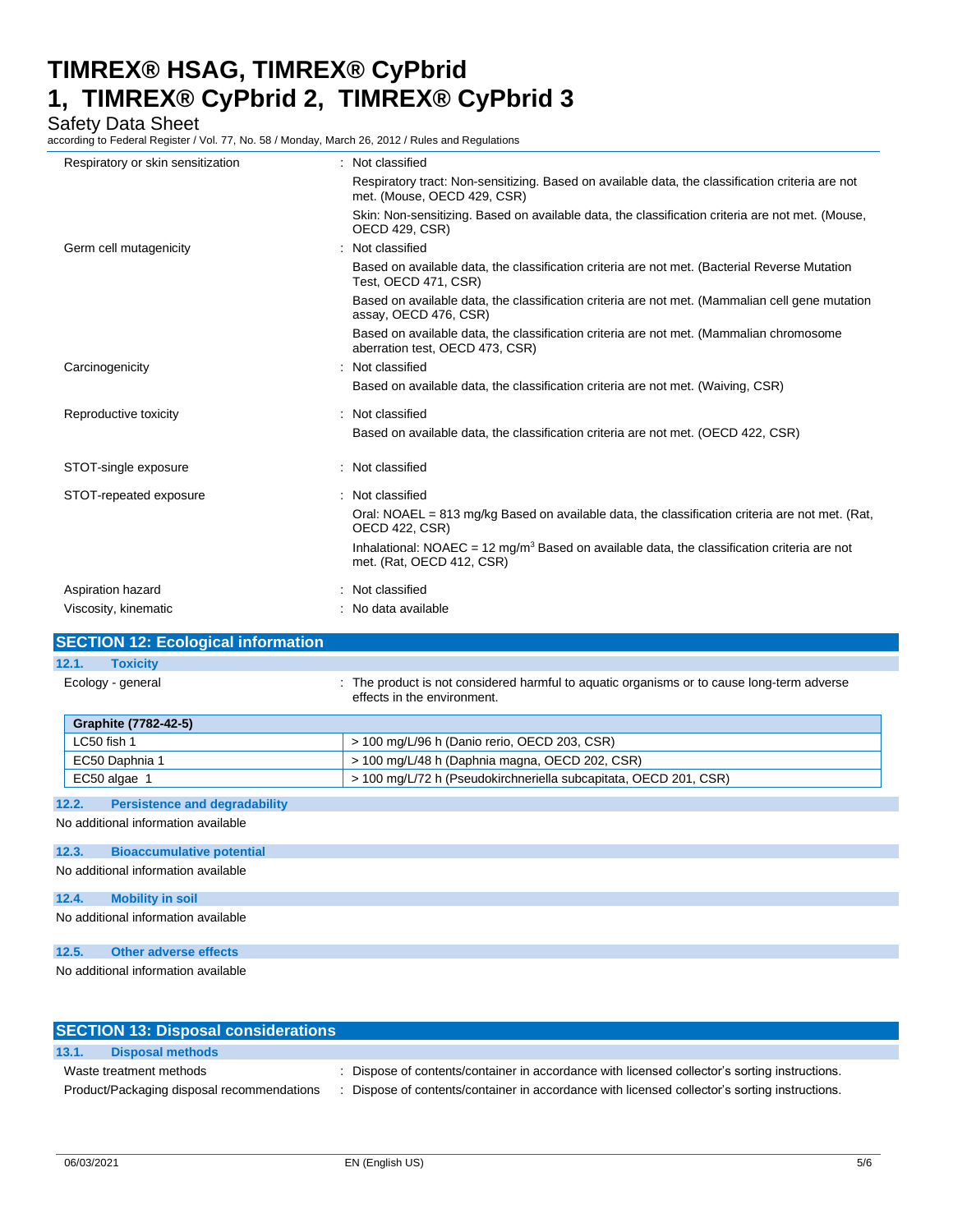#### Safety Data Sheet

according to Federal Register / Vol. 77, No. 58 / Monday, March 26, 2012 / Rules and Regulations

#### **SECTION 14: Transport information**

**Department of Transportation (DOT)** 

In accordance with DOT

Not regulated

**Transportation of Dangerous Goods** 

Not regulated

**Transport by sea** 

Not regulated

**Air transport** 

Not regulated

#### **SECTION 15: Regulatory information**

**15.1. US Federal regulations** 

#### **Graphite (7782-42-5)**

Listed on the United States TSCA (Toxic Substances Control Act) inventory

#### **15.2. International regulations**

#### **CANADA**

#### **Graphite (7782-42-5)**

Listed on the Canadian DSL (Domestic Substances List)

#### **EU-Regulations**

#### **Graphite (7782-42-5)**

Listed on the EEC inventory EINECS (European Inventory of Existing Commercial Chemical Substances)

#### **National regulations**

#### **Graphite (7782-42-5)**

Listed on the AICS (Australian Inventory of Chemical Substances)

Listed on IECSC (Inventory of Existing Chemical Substances Produced or Imported in China)

Listed on KECL/KECI (Korean Existing Chemicals Inventory)

Listed on NZIoC (New Zealand Inventory of Chemicals)

Listed on PICCS (Philippines Inventory of Chemicals and Chemical Substances)

Listed on INSQ (Mexican National Inventory of Chemical Substances)

Listed on the TCSI (Taiwan Chemical Substance Inventory)

#### **15.3. US State regulations**

No additional information available

#### **SECTION 16: Other information**

According to Federal Register / Vol. 77, No. 58 / Monday, March 26, 2012 / Rules and Regulations

Revision date : 06/03/2020

- 
- Data sources : ECHA. Loli.

Training advice **included in the state of this product** shall imply use in accordance with the instructions on the packaging.

SDS US (GHS HazCom 2012)

This information is based on our current knowledge and is intended to describe the product for the purposes of health, safety and environmental requirements only. It should not therefore be construed as guaranteeing any specific property of the product.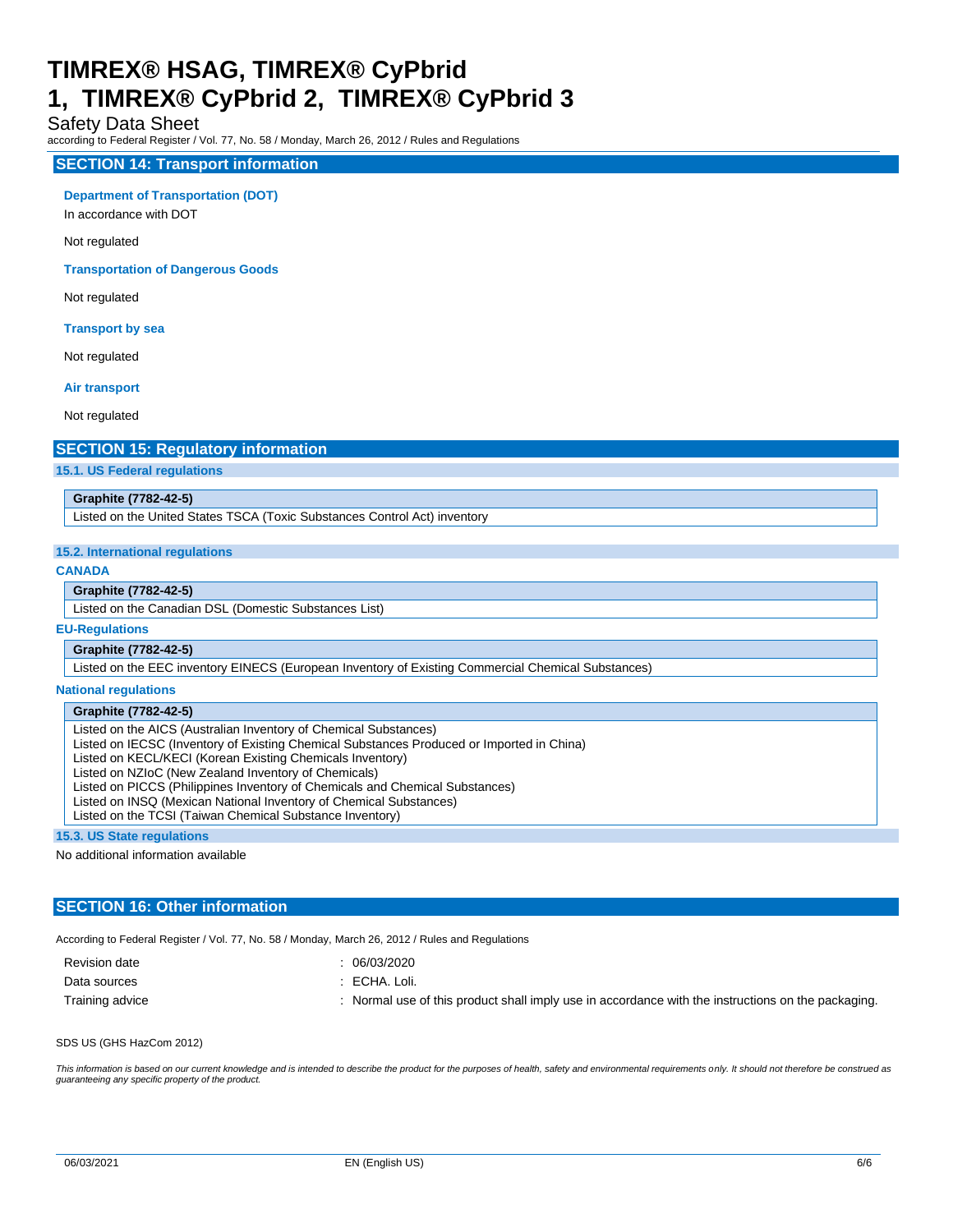# ANNEX TO SAFETY DATA SHEET | Page: 7/12

Supersedes :

Revision nr : 1.0 Issue date : 17/07/2020

## TIMREX® HSAG and TIMREX® CyPbrid

# ADDITIONAL INFORMATION TO THE STABILITY AND REACTIVITY PROPERTIES

## 1. Emission of gaseous substances in an open/permeable container.

This product can generate emissions of carbon monoxide (CO) and/or carbon dioxide (CO<sub>2</sub>). The emission rate as - gram/ton graphite/day - given below (Tab 1) are from measurements of gas generated within a sealed container filled with graphite, with an initial atmospheric pressure of air in both constant volume or constant pressure condition over a period of 28 days.

| Table 1. Maximum CO and COZTelease during the storage test of C $\gamma_1$ ond and HDTO at $\mathbb{Z}_2 \neq \mathbb{C}$ . |                                                                        |                                                                          |                                                                 |  |
|-----------------------------------------------------------------------------------------------------------------------------|------------------------------------------------------------------------|--------------------------------------------------------------------------|-----------------------------------------------------------------|--|
|                                                                                                                             | Non-ventilated, constant<br>volume (no additional<br>supply of oxygen) | Non ventilated, constant<br>pressure (no additional<br>supply of oxygen) | Ventilated, atmospheric<br>pressure (constant supply<br>oxygen) |  |
| CyPbrid and HSAG                                                                                                            |                                                                        |                                                                          |                                                                 |  |
| CO                                                                                                                          | Max $0.60$ g/ton/d                                                     | Max $0.56$ g/ton/d                                                       | No data available                                               |  |
| CO <sub>2</sub>                                                                                                             | Max 5 $g/ton/d$                                                        | Max $30$ g/ton/d                                                         | No data available                                               |  |

Table 1. Maximal CO and CO<sub>2</sub> release during the storage test of CyPbrid and HSAG at  $22 \pm 2^{\circ}C$ .

The CO and CO<sub>2</sub> release from CyPbrid and HSAG are measured during a long-lasting (over 28 days) real-life experiment. The CO and CO<sub>2</sub> data are shown in Table 2.

Table 2. Maximal CO and CO<sub>2</sub> concentration released during the storage test measured in a reallife experiment.

|                  | Non-ventilated, constant  <br>volume (no additional<br>supply of oxygen) | Non ventilated, constant<br>pressure (no additional<br>supply of oxygen) | Ventilated, atmospheric<br>pressure (constant supply)<br>oxygen) |
|------------------|--------------------------------------------------------------------------|--------------------------------------------------------------------------|------------------------------------------------------------------|
| CyPbrid and HSAG |                                                                          |                                                                          |                                                                  |
| CO               | $2300$ ppmv                                                              | $1000$ ppm $v$                                                           | $\sim$ 1 ppmv                                                    |
| CO <sub>2</sub>  | $17000$ ppm $v$                                                          | $10500$ ppmv                                                             | No data available                                                |

To conclude, the limit value (PEL - OSHA) is 50 ppmv, which means a person shall not be exposed to the atmosphere in the non-ventilated containment. To keep the concentration below the limit value (PEL), a typical minimal industrial ventilation rate exchange of 5 - 10 air exchanges per hour of the containment is recommended.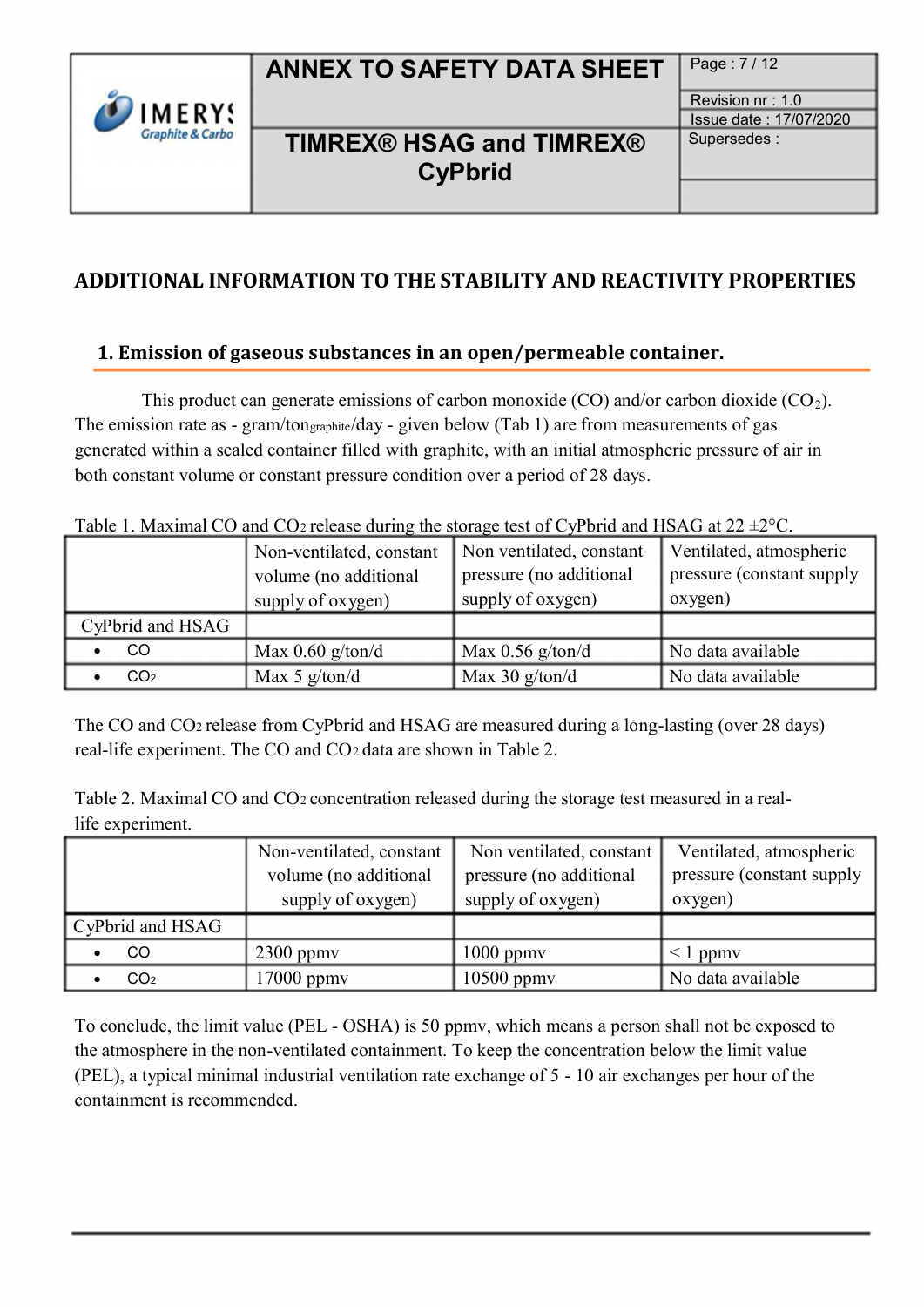| <b>IMERYS</b><br><b>Graphite &amp; Carbon</b> |
|-----------------------------------------------|
|-----------------------------------------------|

# ANNEX TO SAFETY DATA SHEET | Page : 8/12

Revision nr : 1.0

Issue date : 17/07/2020 Supersedes :

## TIMREX® HSAG and TIMREX® **CyPbrid**

Table 3. Exposure limits for CO and CO2 according to OSHA, NIOSH and ACGIH

| Agency             | CO (ppm) | CO <sub>2</sub> (ppm) |
|--------------------|----------|-----------------------|
| $\vert$ OSHA (PEL) | 50       | 5000                  |
| NIOSH (PEL)        | 35       | 5000                  |
| ACGIH (TLV – TWA)  | 25       | 5000                  |

More accurate estimation of gas concentrations in containment are available from the manufacturer Imerys, upon request.

## 2. Precautions

## 2.1. Storage precautions

HSAG and CyPbrid can emit gaseous invisible substances and ambient oxygen is typically depleted.

Emitted gases are immediately diluted by the air in the containment and are eliminated with ventilation air. The gases emitted at normal indoor temperature include carbon-monoxide (CO), carbon-dioxide (CO2) and negligible amounts of other gases like methane and nitrogen oxide, typically below the normal air content.

If HSAG or CyPbrid are stored in bulk, or in bags in an unventilated space with less than 5 - 10 air exchange per hour, the concentration of emitted gases, or the oxygen depletion, may pose a health threat for humans present in the containment and precautions should be taken.

For large enclosed storages, entry should be prohibited by means of secured lock and a well-established written approval process for entry. Entry shall be allowed only AFTER ventilation has been concluded and measurement with gas meter has confirmed safe atmosphere in the space. Alternatively, use selfcontained breathing apparatus when entering space. In this case, always make sure backup personnel are in the immediate vicinity monitoring the entry. Label points of entry to enclosed storage areas containing HSAG or CyPbrid with "Carbon Monoxide Risk Area, Ventilate Thoroughly Before Entry".

### 2.1.1. Non-ventilated warehouse

In all cases, a non-ventilated storage room is not recommended. Even in the case of non-permeable packaging, the risk of rupture by incidents is present. If a ventilated storage is not possible, both room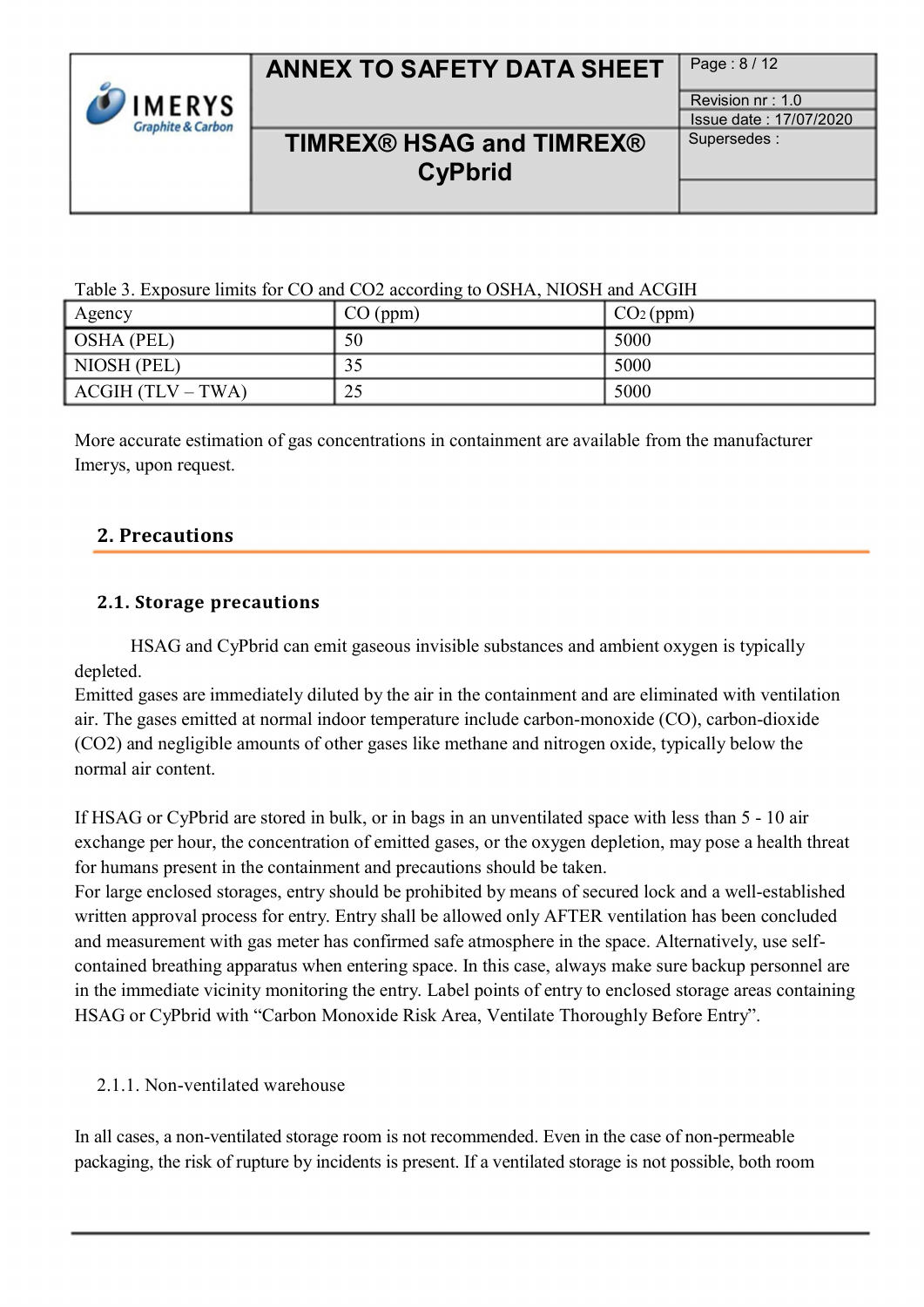

# ANNEX TO SAFETY DATA SHEET | Page : 9/12

Supersedes :

Revision nr : 1.0 Issue date : 17/07/2020

# TIMREX® HSAG and TIMREX® **CyPbrid**

monitoring and personal monitoring for oxygen and carbon monoxide are mandatory. In case of alarm, people can enter only using adequate PPE (Personal Protective Equipment) for carbon monoxide. In case of depleted oxygen levels, a self-contained breathing apparatus must be worn before entering the storage. Alternatively, the door can be maintained open until the oxygen level will be back to the normal level.

To conclude, the use of a non-ventilated room is discouraged.

2.1.2. Ventilated warehouse

In the case of continuous ventilation at a rate of 5-10 air exchange per hour of the empty volume, no risk should be detected. However, personal monitoring is still recommended, in the case of ventilation failure. This is valid for any kind of packaging, including bulk open containers.

## 2.2. Transportation precautions

## 2.2.1. Surface transport

Small amounts in pallet by truck

There is a short turnover term and small amount of CyPbrid product from the factory to the client. Due to the factors of short delivery time and small amount, the risk of release of significant concentrations of carbon monoxide is minimal, excluding the cases of using paper bags or the rupturing of bags. In the latter instance, the concentrations of carbon monoxide/carbon dioxide might be significant and personal monitoring for CO and effective PPE are required when opening the truck, e.g., for inspection purposes. Opening of the truck doors is allowed only after reading this SDS, including the Annex. Opening of the truck doors requires a person to be equipped with a personal CO monitoring device and suitable PPE available in case of alarm. In any case, opening of the doors at the entrance for at least 10 minutes should be sufficient to exchange the internal air and to allow a safe emptying of the truck.

The use of paper bags are not recommended for the transport of small amounts of CyPbrid by truck.

Container by truck

Container transport by truck is usually over a longer period of time, with a considerable amount of CyPbrid product.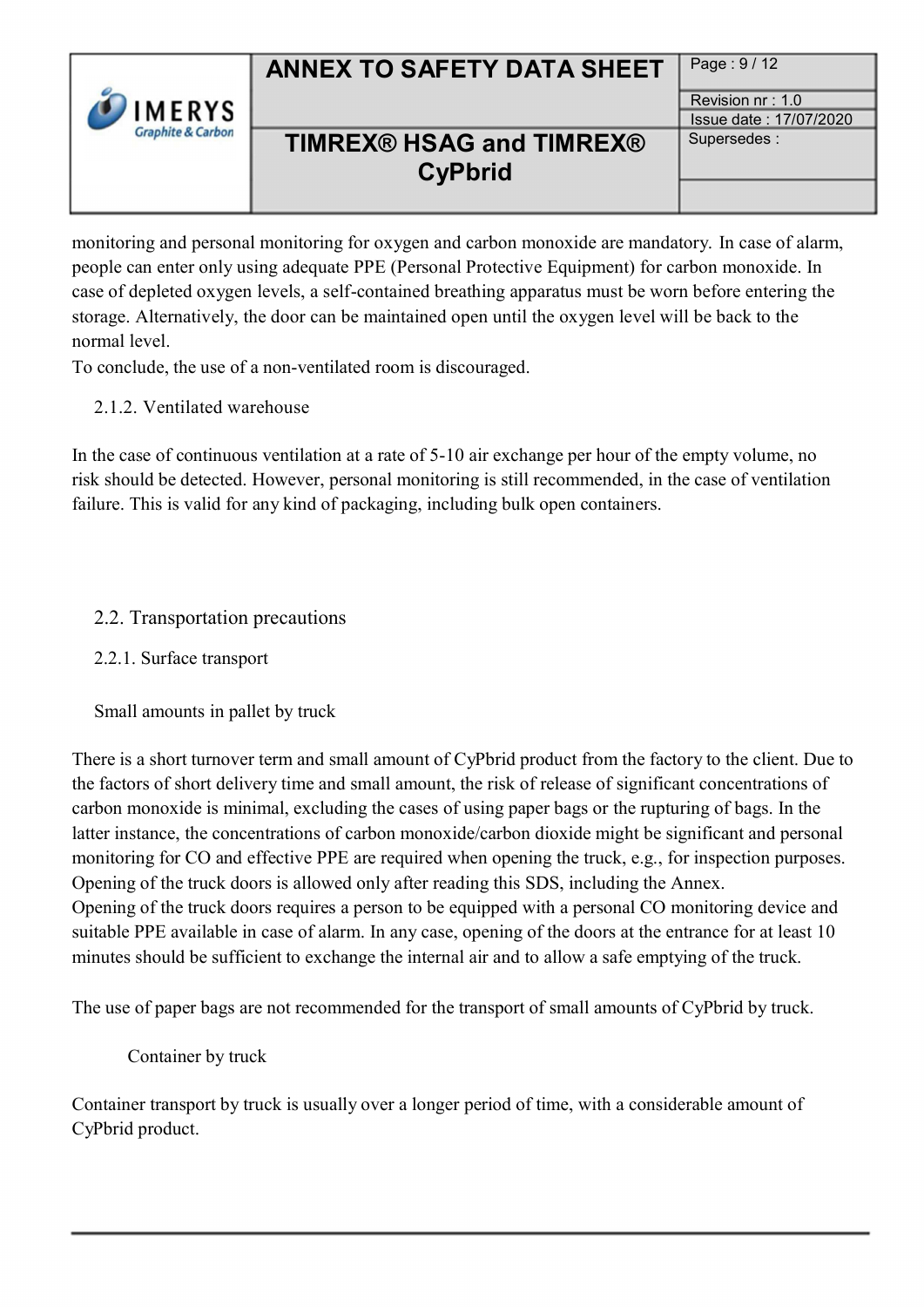

# TIMREX® HSAG and TIMREX® **CyPbrid**

Page: 10 / 12

Revision nr : 1.0 Issue date : 17/07/2020

Supersedes :

Due to the high amount of product transported in a sealed container, the risks of release of significant amounts of carbon monoxide and/or carbon dioxide are minimal, except when using paper bags or in the case of ruptured packaging. In the latter instance, the concentrations of carbon monoxide/carbon dioxide might be significant and personal monitoring for CO and effective PPE are required when opening the container, e.g., for inspection purposes.

Opening of the container doors is allowed only after reading this SDS, including the Annex.

Opening of the container doors requires a person to be equipped with a personal CO monitoring device and have suitable PPE available in case of alarm. In any case, opening of the doors at the entrance for at least 10 minutes should be sufficient to exchange the internal air and to allow a safe emptying of the container.

Container by ship

The transport time can be very long (weeks to months), with potential high fluctuations in temperature. Due to the high amount of product transported in a sealed container, the risks of release of significant amounts of carbon monoxide and/or carbon dioxide are minimal, except when using paper bags or in the case of ruptured packaging. In the latter, the concentrations of carbon monoxide/carbon dioxide might be significant and personal monitoring for CO and effective PPE are required when opening the container, e.g., for inspection purposes.

Opening of the container doors is allowed only after reading this SDS, including the Annex. Opening of the container doors requires a person to be equipped with a personal CO monitoring device and have suitable PPE available in case of alarm. In any case, opening of the doors at the entrance for at least 10 minutes should be sufficient to exchange the internal air and to allow a safe emptying of the container.

## 2.2.2. Air transport (small amounts)

The risks of rupturing the packaging and gas generation are high during air transportation and are mitigated only by the short time of the transport (less than 24 hours). For this reason, we strongly recommend using only the composite bag (PE-Al-PE) and the HDPE drum to reduce the risk to a minimal level

## 2.3. Handling Precautions

## 2.3.1. Opening of the container at arrival

Opening of the container doors is allowed only after reading this SDS, including the Annex.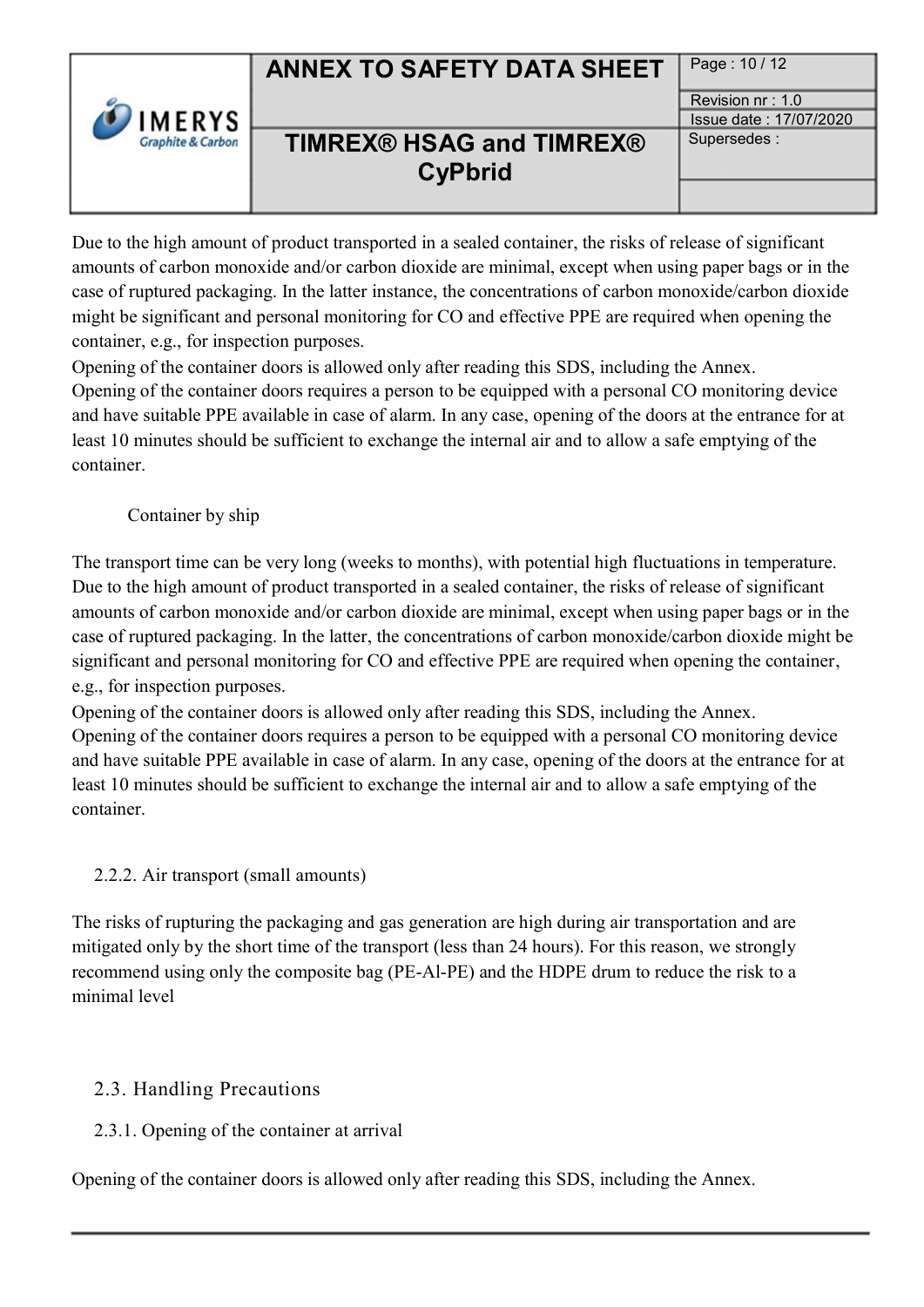|                              | <b>ANNEX TO SAFETY DATA SHEET</b> | Page: 11 / 12          |
|------------------------------|-----------------------------------|------------------------|
| <b>IMERYS</b>                |                                   | Revision $nr: 1.0$     |
| <b>Graphite &amp; Carbon</b> |                                   | Issue date: 17/07/2020 |
|                              | <b>TIMREX® HSAG and TIMREX®</b>   | Supersedes:            |
|                              | <b>CyPbrid</b>                    |                        |
|                              |                                   |                        |

Opening the container doors requires a person to be equipped with a personal CO monitoring and have suitable PPE available in case of alarm. In any case, opening of the doors at the entrance for at least 10 minutes should be sufficient to exchange the internal air and to allow a safe emptying of the container.

### 2.3.2. Internal logistic

Internal logistic is linked with the room ventilation. If there is no ventilation present in the storage or even in temporary storage rooms, see section 2.1.1. for precaution guidelines. In all the cases of loading the warehouse, picking up the product from the warehouse, reorganizing the available space in the warehouse, or in any other case like cleaning, inspection, pest control, etc., personal monitoring is mandatory, and the appropriate PPE should be available.

2.4. Use

The risk is minimal, given the short time required to open the bags and transfer the products.

## ʹ.5. CO-intoxication and prevention

Carbon monoxide: carbon monoxide is highly toxic gas. It bindswith the hemoglobin in the blood to form carboxyhemoglobin, which cannot take part in normal oxygen transport and greatly reduces the blood's capability to transport oxygen to vital organs such as the brain. In high concentrations, carbon monoxide may cause asphyxiation. Symptoms may include loss of mobility/consciousness. The victim may not be aware of asphyxiation.

Carbon dioxide is primarily hazardous by means of replacing the air and thereby depriving the space of oxygen.

If HSAG or CyPbrid is not handled or stored in accordance with the recommendations in Section 7 of the SDS, the risk of harmful exposure increases, particularly exposure to concentration of CO higher than the PEL (Section 8.1). Oxygen detectors should be used. In case of exposure, it is important to quickly remove the victim from the contaminated area. Unconscious persons should immediately be given oxygen and artificial respiration. The administration of oxygen at an elevated pressure has shown to be beneficial, as has treatment in a hyperbaric chamber. If the victim is unconscious, place in recovery position and seek medical advice.